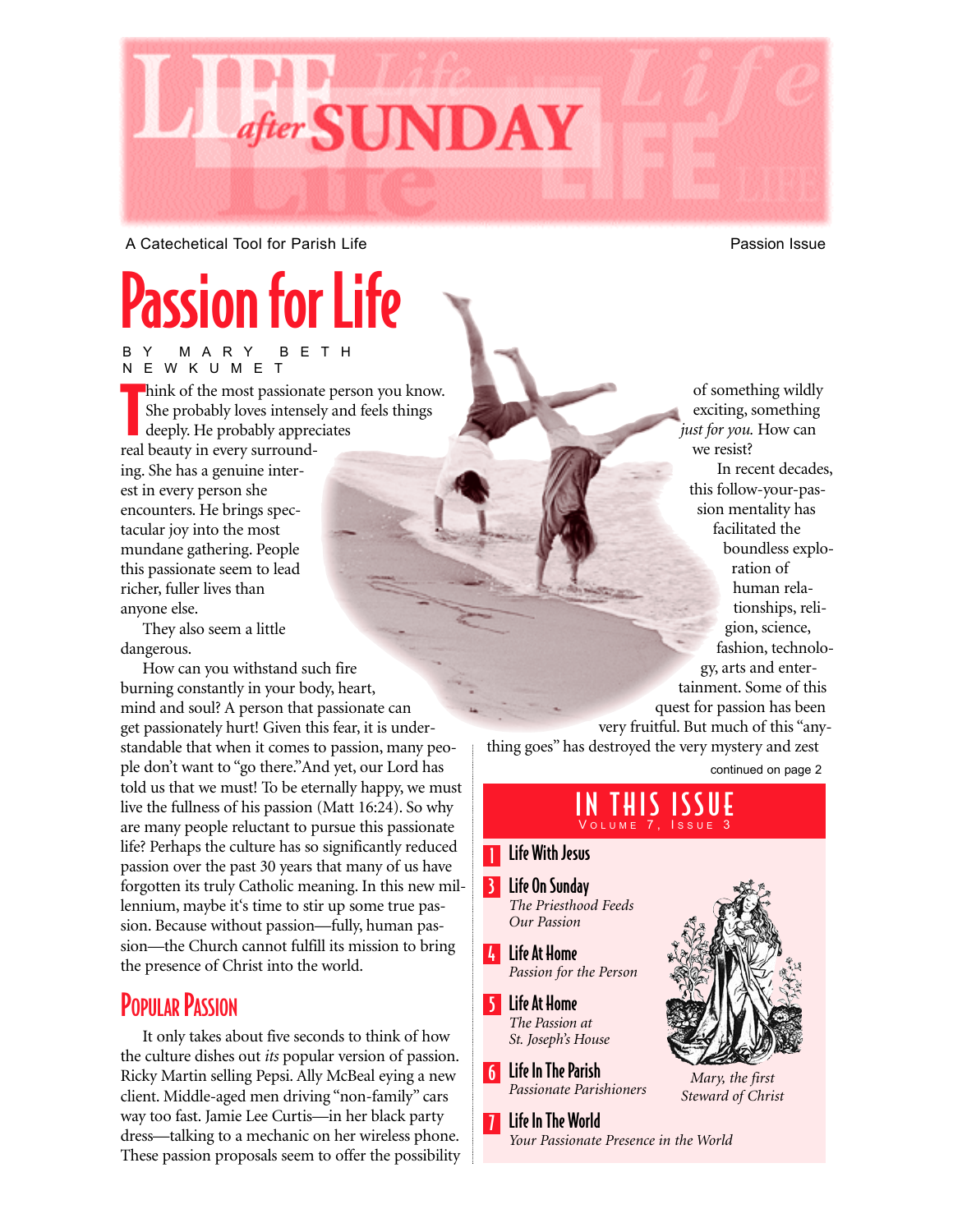

continued from page 1

for life we seek. "Young women are no longer repressed," stated a recent *Washington Post* headline, "just lonely, sad and angry." Like the bewildered young adults on the television show, "Ally McBeal," many people can't understand why this exciting intensity, this popular passion, never seems to fulfill its potential.

### SMUG MORALISM = NO PASSION

This fallout makes some Christians smug. Seeing the destruction that unbridled passion has unleashed upon the culture, many of these well-meaning people point to better values as the solution to the unhappiness they see around them. Yet by clinging solely to a guarded moralism, faith can become as passionless as those married couples in old sitcoms who always sleep in twin beds.

Sadly, this tepid Christianity allows the culture to lay claim to everything passionate and exciting. Many of our young people see this and miss ever making the connection between faith and their passion. In their minds, the Catholic Church is just an old-fashioned administrator, dowdy and unappealing. Frankly, passionate saints like St. Teresa of Avila and St. John of the Cross must be having a fit as they watch the Church, the beautiful—oh so desirable—Bride of Christ, being experienced by far too many people as a buttoned up, frowning Church Lady!

### **THE SECRET OF FULL HUMAN PASSION**

True, fruitful passion, the kind of passion we all crave, can only be found when we embrace the fullness of our humanity. This fullness is revealed deep in the Mystery of

Jesus Christ. Our Lord is the first One to follow his passion to the depth, height and width of life beyond the created world. Including the heaven and the hell of our hearts. Unlike people afraid to "go there," Christ went everywhere.

How did he do it, and how can we go there with him? The key to the mystery is that Christ experienced his passion *within his Father's will.* He lived his life on earth fully, intensely, but completely open to the possibilities of the destiny his Father had in store for him. He channeled his infinite passion into a fruitful obedience out of sheer love for the One who loved him.

For some people, this seems like an impossible paradox: How can we live an intense, passionate life with what appears to be a submission to all those constraining rules? Christ shows us the way by focusing our passion for life, not on mere rules, but on the Father's will. When we yield to the path he has forged for us, when we listen to his Word, we will experience his infinite passion, his bliss and his peace. "Jesus, in his life, demonstrates a *passion for the individual*, an urgent desire for his happiness," says Msgr. Luigi Giussani. From this true passion comes every kind of fruitfulness and joy.

In our current culture, living with the passion of Christ means loving one another—yes, a whitehot love beyond Ally McBeal's wildest, wild imaginings—within the destiny the Father has set out for us in his Church. Following Christ's passion in art, entertainment, science, technology, and all other areas of life within the Father's will means pursuing a boundless frontier, *but only when it appreciates and respects the fullness of the human person at the heart of*

*every discipline*—whether it be in fashion or medicine.

When we follow Christ's passion within the Father's will, we neither miss out on the exciting life that fills us with mystery and true joy, nor do we crash in on ourselves and become sad and disillusioned. This is how true passion keeps our lives fresh and new in a path that reaches beyond the stars…to the very mystery of God expressed through the Father's will for each person. ❖

## Life After Sunday

President John M. Capobianco

Vice President Mary Beth Newkumet

Executive Assistant Jessica K. Love

Theological Advisor Msgr. Lorenzo Albacete

Life After Sunday is a catechetical tool for parish life created by Lumen Catechetical Consultants, Inc., a 501(C)3 not-for-profit educational consulting firm that helps Catholic organizations communicate a life with Christ lived fully through his Church. @ Copyright 2000, 2002. May not be reproduced without permission granted.

**Lumen Catechetical Consultants, Inc.** P.O. Box 1761 Silver Spring, MD 20915 1-800-473-7980 or 301-593-1066 Fax: 301-593-1689 www.lifeaftersunday.com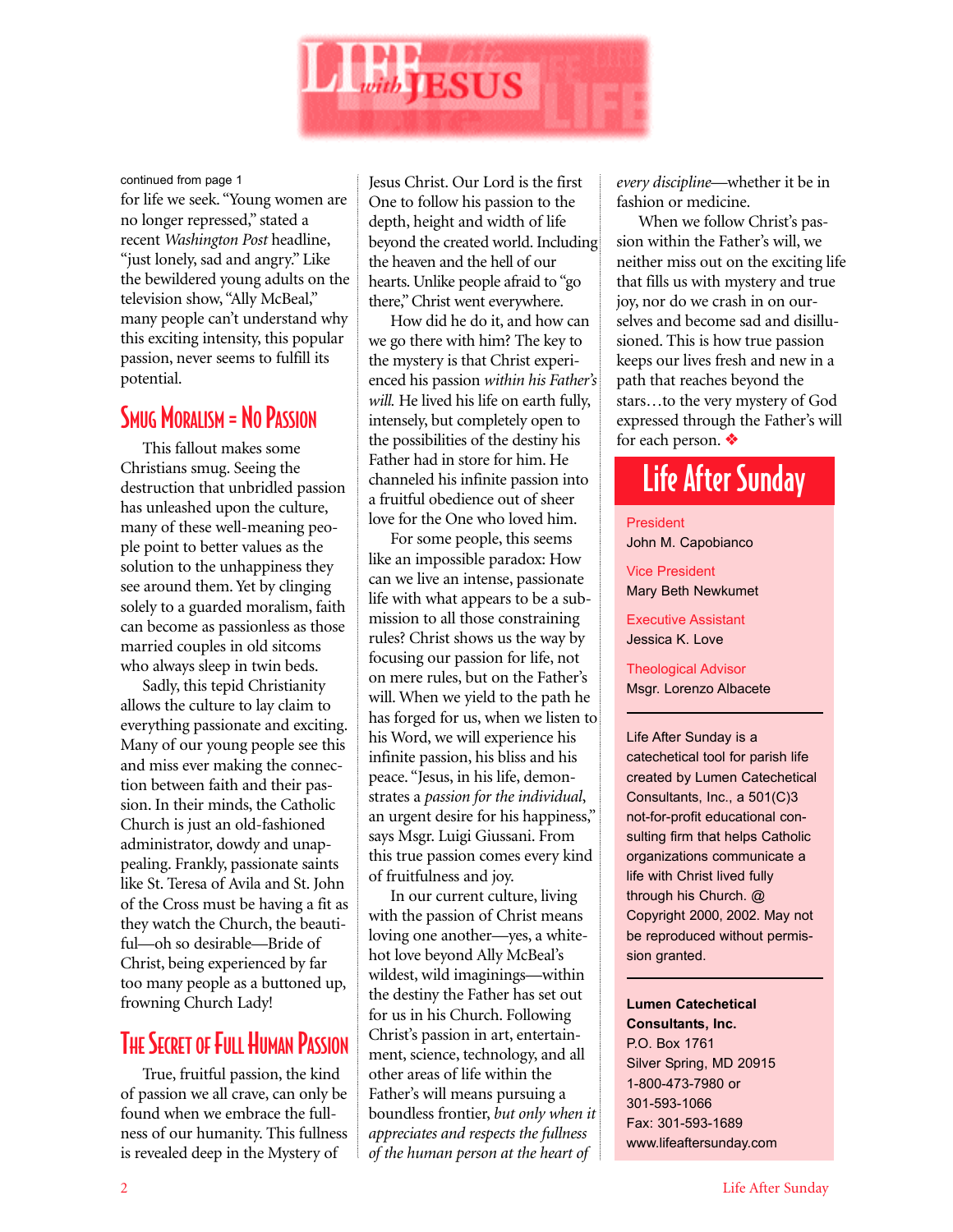

# The Priesthood Feeds Our Passion

any people mistak-<br>
by choosing celibacy,<br>
priests cannot be living a full any people mistakenly think that by choosing celibacy, life that is passionate, exciting and alive. Christ knew it would be hard for some to grasp the choice of virginity for the sake of the kingdom. Yet through his relationship with the Father, the Lord has given

us the key to this mystery. This key is the priest, called to act "in persona Christi," to sustain us with the greatest passion the world has ever known. While bodily passion is considered by many to be the ultimate human experience, it is merely a sign that points to something even greater. As enfleshed souls, our bodies cannot experience the fullness of our humanity if the infinite passion available to the spirit is diminished. The priest is a personal witness to the existence of *a passion not of this world*. Rather than giving something up, the priest—with his whole life—freely moves toward and embraces this great passion in relationship with the mystery of God.

### **WALKING ON WATER**

During the past 50 years, one impressive movement of the Holy Spirit in the life of the Church has been the formation of new communities of consecrated men and women who live and work in the world. In an age where virginity is so often misunderstood, this choice seems particularly insane. These celibates live out in the

world, consecrated to Christ alone, without even the "safety net" of habit or collar. In many ways, they reflect the lives of the earliest disciples who arrived in small towns and villages with no security, sustained only by their passionate love

for Jesus of Nazareth.

This same risky "walk on the water" sustained only by Christ is the life that each priest is called to live. By following the Father's will, each priest can love *each person the Lord has put in his path* with the heart of Jesus, and therefore without fear. Moreover, by giving his life to bring us the Eucharistic presence of Christ everyday, the priest embraces the Lord's people—his Bride—with an even greater passion.

### **BRIDEGROOM AND FATHER**

On Sunday, when the priest says "this is my body, this is my blood," he is talking not only of the sacrifice of Christ, but also his *own outpouring* as he offers his body, his health, his weariness and frustration, the whole essence of his life, to the people in his care.

# The Dark Night

**C**hrist suffered keenly during his<br> **C** passion when he felt isolated from his friends and forsaken by his Father. This same dark night can be experienced by even the most passionate priests if they do not feel loved. As the Bride of Christ, family, friends and parishioners are called to deeply love and care for the presence of Jesus in his priests. This means becoming a real part of their lives, and allowing them to become a part of yours. This sustaining love will enable them to continue to pour themselves out for the whole Body. ❖

Just as in bodily passion, the end result of this spiritual passion is a new creation by the Father. In his *Theology of the Body*, Pope John Paul II says that Mary and Joseph, virgins for the kingdom, were the first witnesses to this great truth: "Mary and Joseph, who had lived the mystery of his conception and birth, became the first witnesses of a fruitfulness different from that of the flesh, that is, of a fruitfulness of the Spirit." In this way, the priest is both Bridegroom and Father, a passionate participant in this great Mystery of love. ❖

# **Day of Passion**

"Sunday [is] the day on which the Church, showing forth more clearly her identity as 'bride,' anticipates in some sense the eschatological reality of the heavenly Jerusalem. Gathering her children into the eucharistic assembly and teaching them to wait for the 'divine Bridegroom,' she engages in a kind of 'exercise of desire,' receiving a foretaste of the joy of the new heavens and new earth, when the holy city, the new Jerusalem, will come down from God, 'prepared as a bride adorned for her husband'." — Pope John Paul II, Dies Domini, #37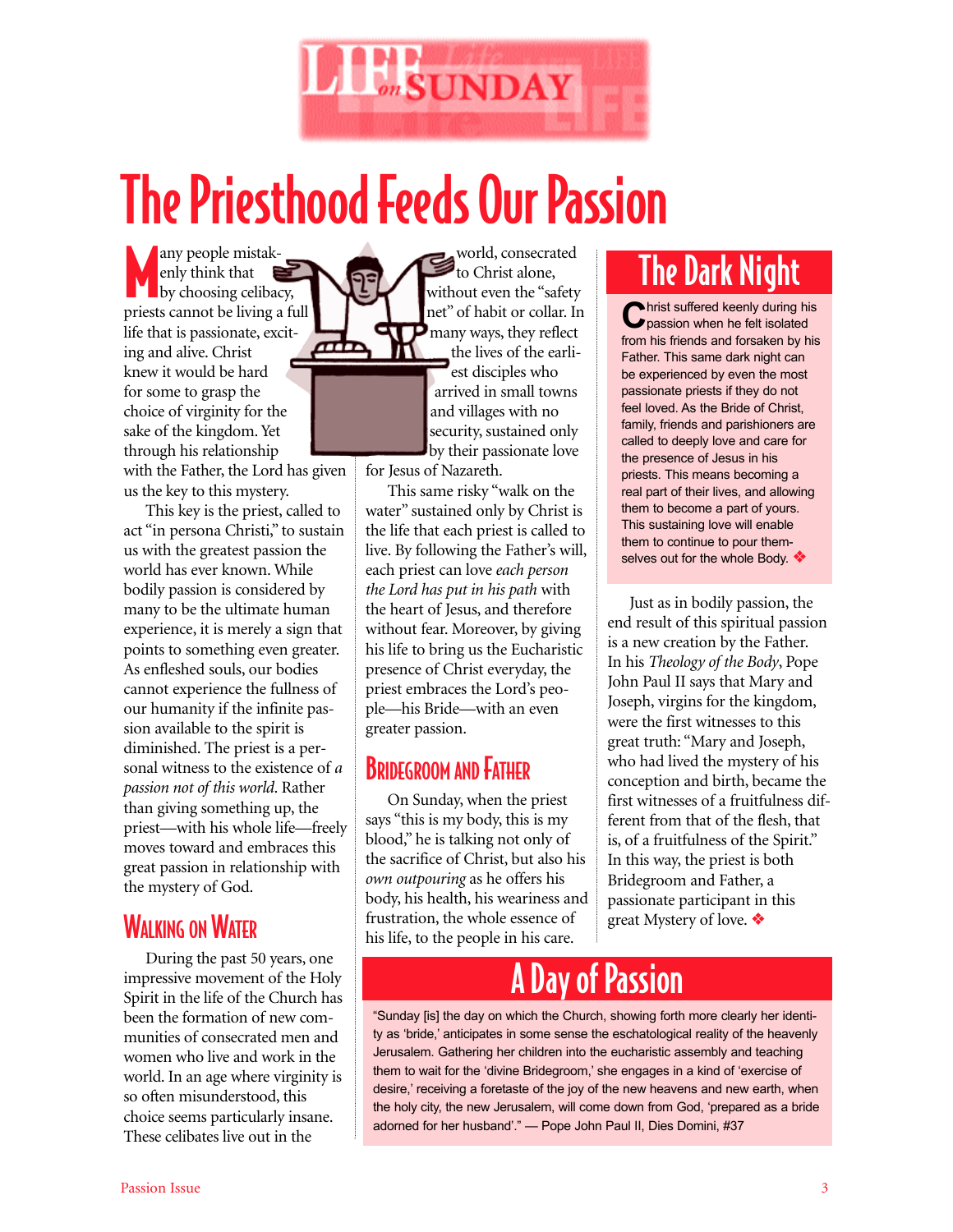

# A Passion for the Person

y Dad calls my husband<br>Renaissance man. A worked full husband and father, y Dad calls my husband a Renaissance man. A wonder-Chris is also a journalist, gourmet cook, soccer coach, avid golfer and photographer. He has an edgy sense of humor that fills my life with laughter and great joy. What more could a woman want?

Let me explain about his dresser. He doesn't own one. Chris claims that the shelves in his closet are enough to hold his clothes. *They are not*. During the almost 17 years of our marriage, we have had little piles of clean clothes in various places all over our bedroom. Once after much pressure from me, Chris finally bought a dresser, and then put it in our son's room three months later. The piles remain. This does not seem to bother my beloved, but it drives me crazy.



### **KILLING PASSION**

If I didn't love this man so much, this

### Praying for Passion

**I**f you and your spouse see each other only as Mother and Father other only as Mother and Father, you may be missing out on an experience of Christ's passionate love for you as Bride and Bridegroom. Push aside the surface issues that divide you and try to move toward each other. Do something completely gratuitous for each other daily—even if it's only a prayer. Sustained by a life with Christ in his Church, just one spouse moving forward in this way can reignite the passion in even the most tepid love. ❖

daily irritation could kill passion! By the time you have been married awhile, you know your spouse all too well: every annoying habit, every quirky trait. Yet if your life together becomes focused only on "issues," you can lose your original experience of this beautiful person who once so completely captivated you.

Sadly, too many couples respond to this reality in worldly ways: they either accept what they think is inevitable and co-exist with little or no passion; or they pursue their passion somewhere else. This place is not always in the arms of an other. It might be work, a hobby or some other pastime that makes them feel alive. Still, there is a terrible sorrow deep in their hearts. A passion for the person—*this person who was for them*—has somehow died.

### **THE BRIDE AND BRIDEGROOM**

In his beautiful play, *The Jeweler's Shop*, Karol Wojtyla (now Pope John Paul II), explores this challenge of sustaining passionate human love. Two of his characters, Anna and Stefan, are deeply unhappy. Married for many years, they have ceased to experience each other as cherished bride and bridegroom, but only as mother and father of their three children. For the playwright, this shift is significant. Anna and Stefan have allowed their intimate life as a couple to be eclipsed, leaving them sad and dissatisfied.

What solution does the Pope propose? In the dialogue, a character named Adam tells Anna

to start watching for a new Bridegroom. A hopeful longing, a new passion, fills her heart. Yet, when she finally sees this longawaited One, he lives in the face of the husband who makes her heart cold. (Gulp!) "How am I to prove



to you," Adam later explains to her, "that on the other side of all those loves that fill our lives

there is *Love!*" With trepidation, Anna is challenged to make the first move back toward the Bridegroom in her bridegroom, to open herself up to an infinite passion that can rekindle the love in her finite marriage.

Christ is the Love behind our love. United with him, we can embrace the imperfections and quirks of the people in our lives and love them with a passionate heart. Even those way-cute ones who won't put their

clothes in a dresser. — MBN ❖



### The Bridegroom With No Dresser Replies

I have no idea what piles of clothes Mary Beth is talking about. —Chris Newkumet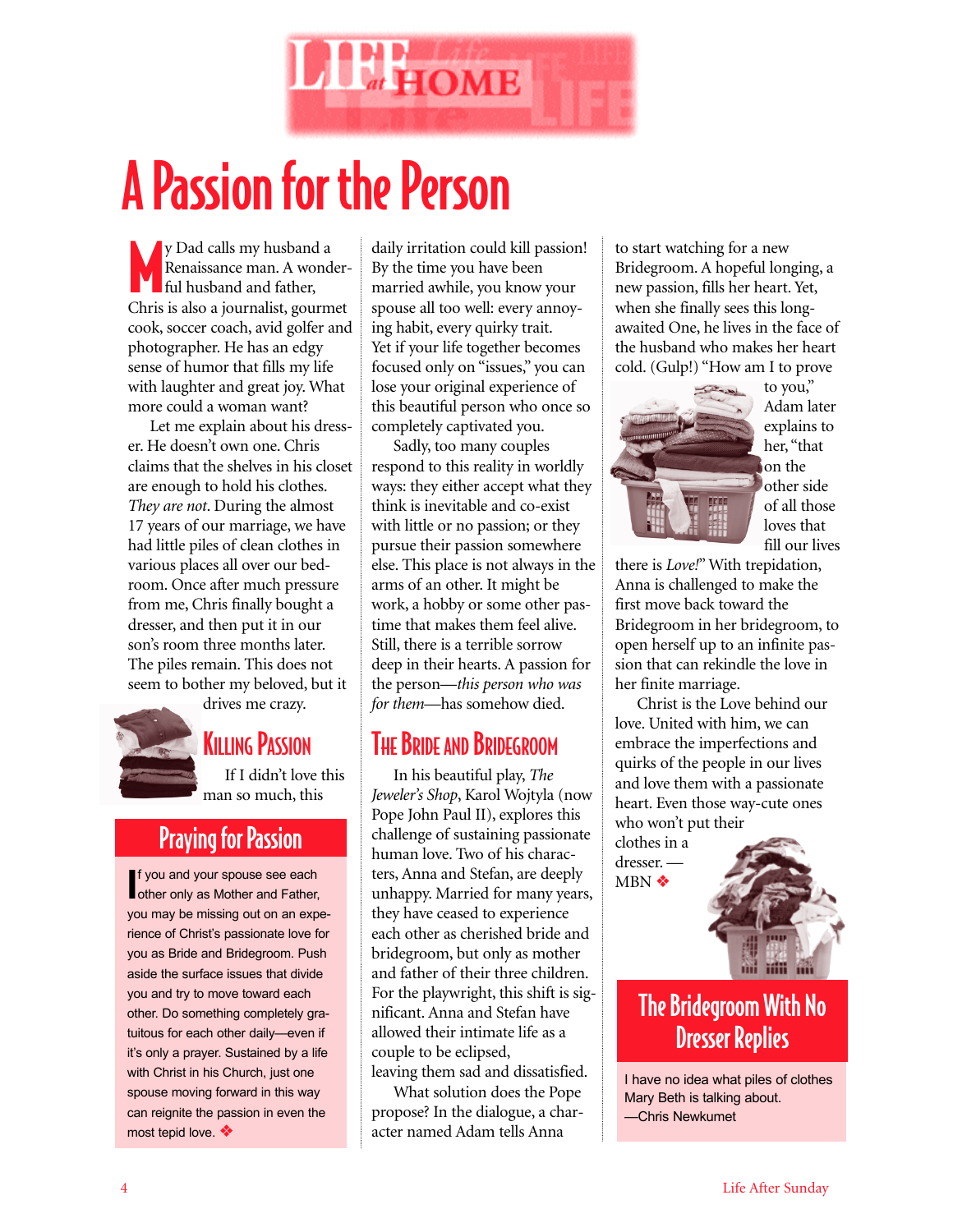# The Passion at St. Joseph's House

It might be difficult for some people to see the passion in the hard, physical work done everyday at St. Joseph's House. Yet, the home of the LaHood family is a place of passion, indeed.

For the past 17 years, Dan and Cubby LaHood have linked their passion for Christ to the multiply-handicapped children they bring into their home. It is their life's work to talk with, feed, lift, wash and love these wheelchair bound little ones with cerebral palsy, mental retardation and varying health problems. As licensed non-profit providers, Dan and Cubby give both day and respite care for up to eight children a day. Some of them spend the night. Some stay for the weekend. In all, there are 22 local children who come at different times to share the family's home and life. With three of their own children growing up in the midst of this passion, Dan and Cubby pour themselves out everyday as they care tenderly for Christ's Body.

"The gift of life, God's special gift, is no less beautiful when it is accompanied by illness or weakness, hunger or poverty, mental or physical handicaps, loneliness or old age," an ailing Terence Cardinal Cooke of New York once said. "Indeed, at this time, human life gains extra splendor as it requires our special care, concern and reverence. It is in and through the weakest of human vessels that the Lord continues to reveal the power of his love."—MBN ❖

# A Passion from Childhood

have a memory of youth. In fact, those days of second grade remain as clear and vivid as any memory I posse<br>An early Fall day, windy, blue sky, children. Some of my classmates playing at recess on a blacktop that rolls to have a memory of youth. In fact, those days of second grade remain as clear and vivid as any memory I possess. An early Fall day, windy, blue sky, children. Some of my road beyond. I am chasing someone, a light blue, now a dark blue blur. I'm getting closer; he must be slowing down. He turns, laughs, swings his legs forward parallel to the ground. Now he pivots on his legs and throws his silver poles forward and he's gone. He's circling a group of startled children.

"I'm an Indian, and I've got you surrounded!" The children scream and scatter. "I'll race you to the

fence," he says. "No," I say, win, Danny Alexander." Back he slides into his desk, and I crutches in the corner.

Francis' leper, Mother Theresa's dying beggar, Mike Kirwan's homeless men [in Washingon, D.C.]: all destinations of return. A heart could pass by once, twice or more-who knows how mar times—till alone with their thoughts which turn to prayer they

are led back to kiss, to console, to feed.

It is passing strange that the Creator of the Universe reveals himself in those the world disdains. God is Humility as well as Love. There he is on silver crutches, in a wheelchair, on a cross.

When we returned to school the following September,

Prayer of Passion

O Jesus, who in your cruel passion became the 'Reproach of Men and the Man of Sorrows,' I worship your divine face. Once it



shone with the beauty and sweetness of the divinity; now for my sake it has become the face of a  $\omega$  leper.... O Jesus, whose face is the sole beauty that ravishes my heart, I may not behold **A** here upon earth the sweetness of your glance, nor feel the ineffable tenderness of your kiss. I consent to this, but I pray you to imprint in me your divine likeness, and I implore you so to inflame me with your love that it may quickly consume me, and soon I may reach the vision of your glorious face in heaven! Amen. — St. Therese of Lisieux

there was something Sister had to tell us. Where is Danny, I thought? Then I knew what she was going to say. A Sister of Charity, spiritual daughter of Elizabeth Seton, led me to Danny, gave us a place to be friends and cried when she told us he died.

Now my wife and I are Lay Missionaries of Charity. We run a day care and respite care home for handicapped children. We call it St. Joseph's House. Mother Theresa's lessons were always simple. Count on five fingers, "you did it for me." ❖

—Dan LaHood, St. Joseph's House, Silver Spring, Maryland

#### Passion Issue ÑÑÑÑÑÑÑÑÑÑÑÑÑÑÑÑÑÑÑÑÑÑÑÑÑÑÑÑÑÑÑÑÑÑÑÑÑÑÑÑÑÑÑÑÑÑÑÑÑÑÑÑÑ 5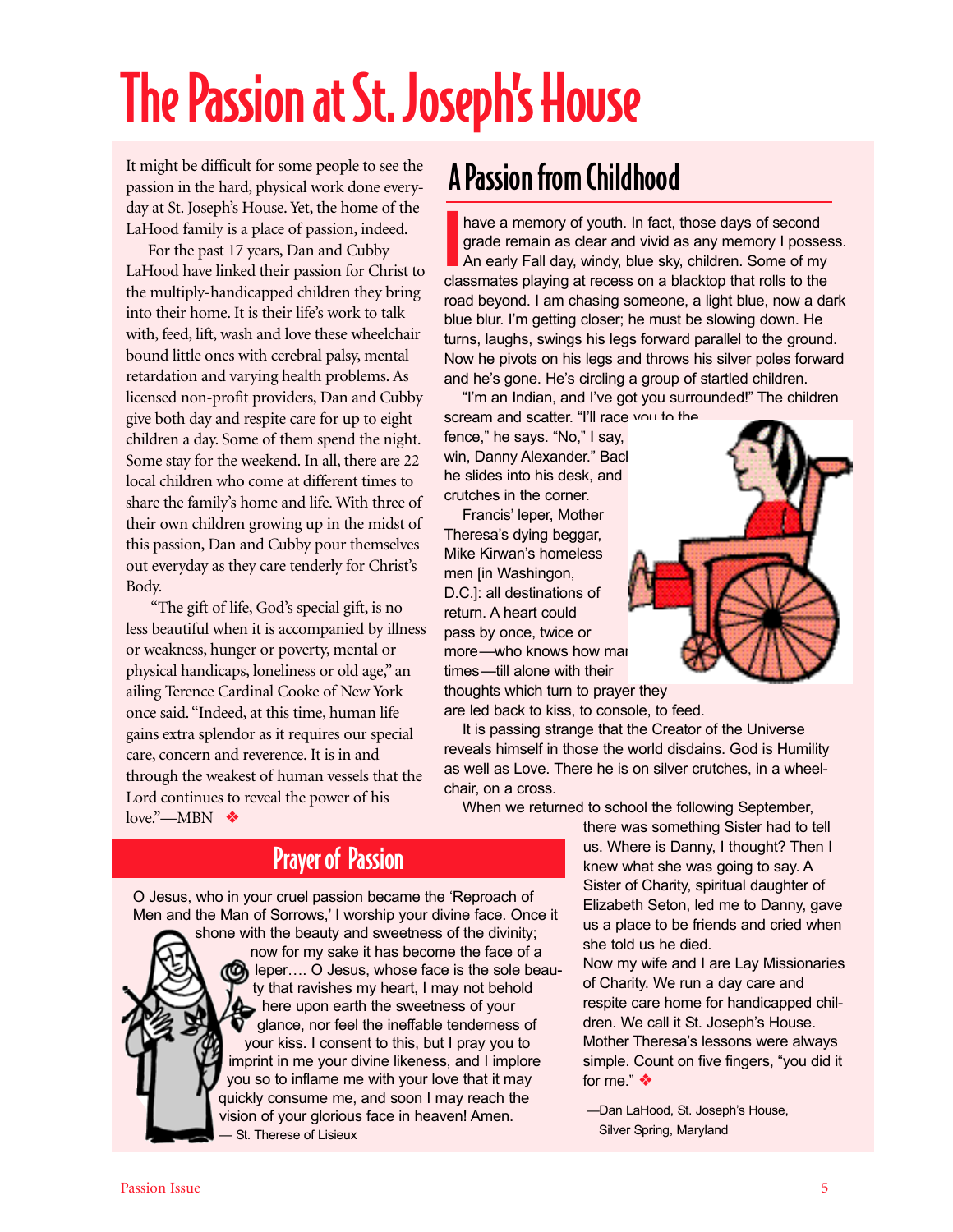

# Passionate Parishioners

ave you ever felt like you have become an object of disdain for your fellow parishioners? ave you ever felt like you have become an object of disdain Sometimes the mistreatment cuts deep. After all, these are the people who are supposed to support you in pursuing the infinite love of Christ, and instead they make you feel unwanted, unappreciated and downright insignificant. This treatment is enough to sap the passion out of the most fervent believer. It may happen after you have climbed out on a limb to build a bold new parish project, or recognized an injustice and attempted to identify the truth in love to a fellow parishioner. B Y J O H N M. C A P O B I A N C O

### **POSTERIOR PAIN**

Has your passion for the mission of the Lord lead others to accuse you of being "too liberal" or "too conservative" or "someone with an agenda" or "obsessed about \_\_\_\_\_" (insert your passion) or "unable to let go" or just plain someone who causes a lot of posterior pain about a certain cause? Maybe you sense that your mere presence at a parish event rubs some people the wrong way. Don't despair. It's not time to leave the parish or start all over again in some new faith. Nor is it time to become passionless and fix your gaze on someone other than Christ. It's certainly not time to start showing your fangs and returning cruel accusations with counter attacks. It's simply time to recognize you are part of an elite group of Christ's friends. I call them the *Passionate Parishioners*.

Passionate Parishioners live life in the parish wide open. They are eager to give from the heart in such a way that they allow Christ to love through them with true passion. In this way, they are the

ones who make a parish truly alive. St. John of the Cross says there are four true passions: sorrow, hope, joy and fear. Passionate sorrow afflicts the soul; passionate hope flies toward an absent object; passionate joy inflames the heart like fire; and passionate fear is the night when the soul has still not reached the state of spiritual marriage, an intimate union with God.

### TOO PASSIONATE?

When you develop this true passion, and begin to give your heart to build up his body, Christ will tweek people through you. Count on it. Do not be surprised! He will touch their sorrow through you. He will give them hope and joy while you rejoice.

### **REJECTED SAINTS**

During the past 2000 years,<br>Countless saints have been a source of genuine disdain to the people around them. St. Jerome of Antioch, a great Doctor of the Church, was particularly noted for this! "His own reputation was attacked; his bluntness, his walk, and even his smile were criticized," says the Lives of the Saints. "But when the Christian faith was threatened, Jerome could not be silent." ❖



And if they begin to fear you, or mistreat you (because they are not where Christ wants them to be or are afraid to go

there), do not allow disdain to derail you. Veteran Passionate Parishioners know what it means when their passion for Christ and his people is dismissed, or misconstrued or outrageous accusations are hurled towards them. Some people are simply not ready for this level of union.

So what do you do when your passion for Christ and his Church is too passionate for others? When their glimpse at this level of intimacy with the mystery fills them with fear? Simply let them be. It is the passion of the mystery that will attract, beguile and perhaps even woo them! Perhaps they will experience it through you, perhaps another Passionate Parishioner will finish the attraction that the Lord has begun through you. When this happens, real passionate friendships develop and this forms the bond of an amazing parish experience. The parish becomes a real place of encounter with the love of Christ. It is the place where he comes to infuse in us his Body and Blood so that we may see his face in the real flesh and blood friendships in our midst. In the midst of these friendships, Christ helps us to live his passionate union of love in our parish. ❖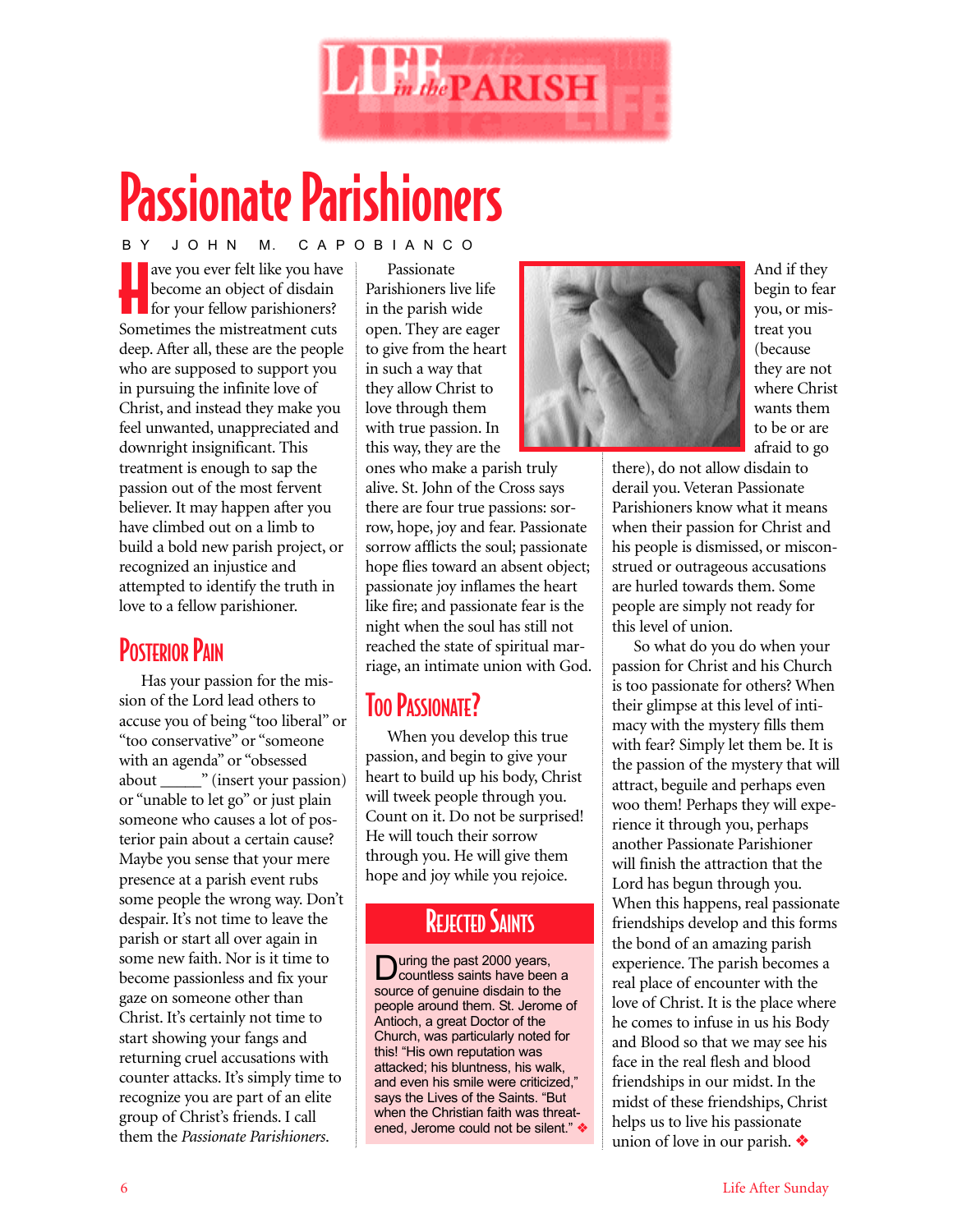

# Your Passionate Presence in the World

The media coverage of the death and funeral of Johnson Cardinal O'Connor of the Archdiocese of New York, it was uring the media coverage of the death and funeral of John Cardinal O'Connor of the fascinating to listen to the commentators reflect on his life. One fact that they kept bringing up during discussions with various guests was this paradox: how could the Cardinal frequently seek out and care for homosexual AIDS patients at Catholic hospitals, while at the same time vigorously confirming the Church's teachings on virginity in relationships between homosexual people?

The commentators recognized—and were confounded by—the fact that John Cardinal O'Connor, a self-described "simple parish priest," loved the person, while acknowledging the fullness of the sin. Like Christ on the Cross, he shirked from neither.

This is the passion of Jesus

Christ—a passion for the person that yields humbly to the law of the Father. It is a way of life that many people in the world find hard to follow. Even "religious people" can miss the mark. Some have a passion for the person but gloss over the depth of the sin; others condemn the sinner. Period.

### A PASSIONATE EMBRACE

If we have any confusion about how to live with others out in the world, we have only to look at the passionate love of Christ for the people he encountered in his ministry on earth. They were all sinners—some of them notorious. Yet in a foreshadowing of his full embrace from the Cross, Christ hugged, kissed, touched and healed *everything* in the people he encountered.

If Christians are only "keepers of the law" then the world will

### HAS NO ONE CONDEMNED YOU?

In the beautiful Gospel story of the woman caught in the act of adu<br>tery, Jesus administers the Father's law with mercy and love: "Has n the beautiful Gospel story of the woman caught in the act of adulno one condemned you? She said: No one, Lord. Then, said Jesus, Neither do I condemn you." (Jn 8:9-11). "The sin is not whisked away by a magic trick, simply vanished into empty space," observed 20th century mystic Adrienne Von Speyr, "it has disappeared only because the Lord was willing to take it on and to commit himself for it, and this, not merely once and for all and in a general way, but for each individual case afresh. He has taken on himself this sin of this woman, and he is willing to bear it. The woman does not know where the others have gone or what has happened in them. All she knows is what has happened in herself. She understands one thing: she is alone, together with the Lord, and without sin." ❖

### **ZEST FOR LIFE**

"We cannot even think of<br>Wunderstanding Christianity unless we begin with its origins as a passion for the individual. Jesus' understanding of humanity induces him to drive men forcefully back towards their origins, towards what will give meaning and zest to life, toward religiosity. Without that, what remains of man? Vanitas vanitatium: the emptiness of everything."

— Msgr. Luigi Giussani, Origin of the Christian Claim.

never experience the fullness of Christ's passion. *This passion must come through you.* Otherwise, the world will know only a thin Christianity. The Gospel challenges each of us to a deeper discipleship, to bring people Christ's passion for life, his hunger and thirst for the person—yes, even that very sinful person—into the public square. The lover of Jesus lives life intensely, passionately in truth. He does not cling to ideas; he clings to Christ in the presence of the people around him. ❖